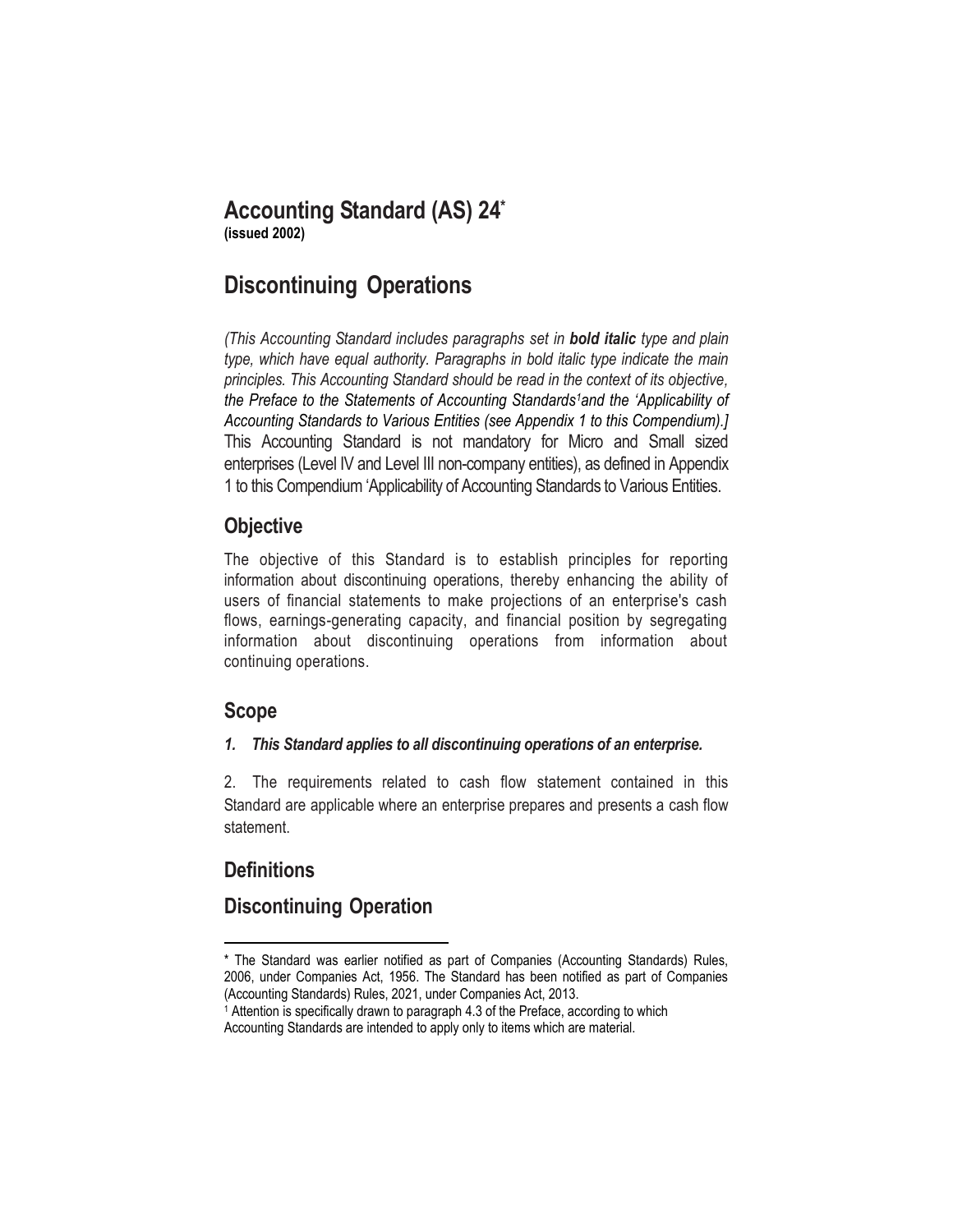- *3. A discontinuing operation is a component of an enterprise:*
	- *(a) that the enterprise, pursuant to a single plan, is:*
		- *(i) disposing of substantially in its entirety, such as by selling the component in a single transaction or by demerger or spin-off of ownership of the component to the enterprise's shareholders; or*
		- *(ii) disposing of piecemeal, such as by selling off the component's assets and settling its liabilities individually; or*
		- *(iii) terminating through abandonment; and*
	- *(b) thatrepresents a separate major line of business or geographical area of operations; and*
	- *(c) that can be distinguished operationally and for financial reporting purposes.*

4. Under criterion (a) of the definition (paragraph 3 (a)), a discontinuing operation may be disposed of in its entirety or piecemeal, but always pursuant to an overall plan to discontinue the entire component.

5. If an enterprise sells a component substantially in its entirety, the result can be a net gain or net loss. For such a discontinuance, a binding sale agreement is entered into on a specific date, although the actual transfer of possession and control of the discontinuing operation may occur at a later date. Also, payments to the seller may occur at the time of the agreement, at the time of the transfer, or over an extended future period.

6. Instead of disposing of a component substantially in its entirety, an enterprise may discontinue and dispose of the component by selling its assets and settling its liabilities piecemeal (individually or in small groups). For piecemeal disposals, while the overall result may be a net gain or a net loss, the sale of an individual asset or settlement of an individual liability may have the opposite effect. Moreover, there is no specific date at which an overall binding sale agreement is entered into. Rather, the sales of assets and settlements of liabilities may occur over a period of months or perhaps even longer. Thus, disposal of a component may be in progress at the end of a financial reporting period. To qualify as a discontinuing operation, the disposal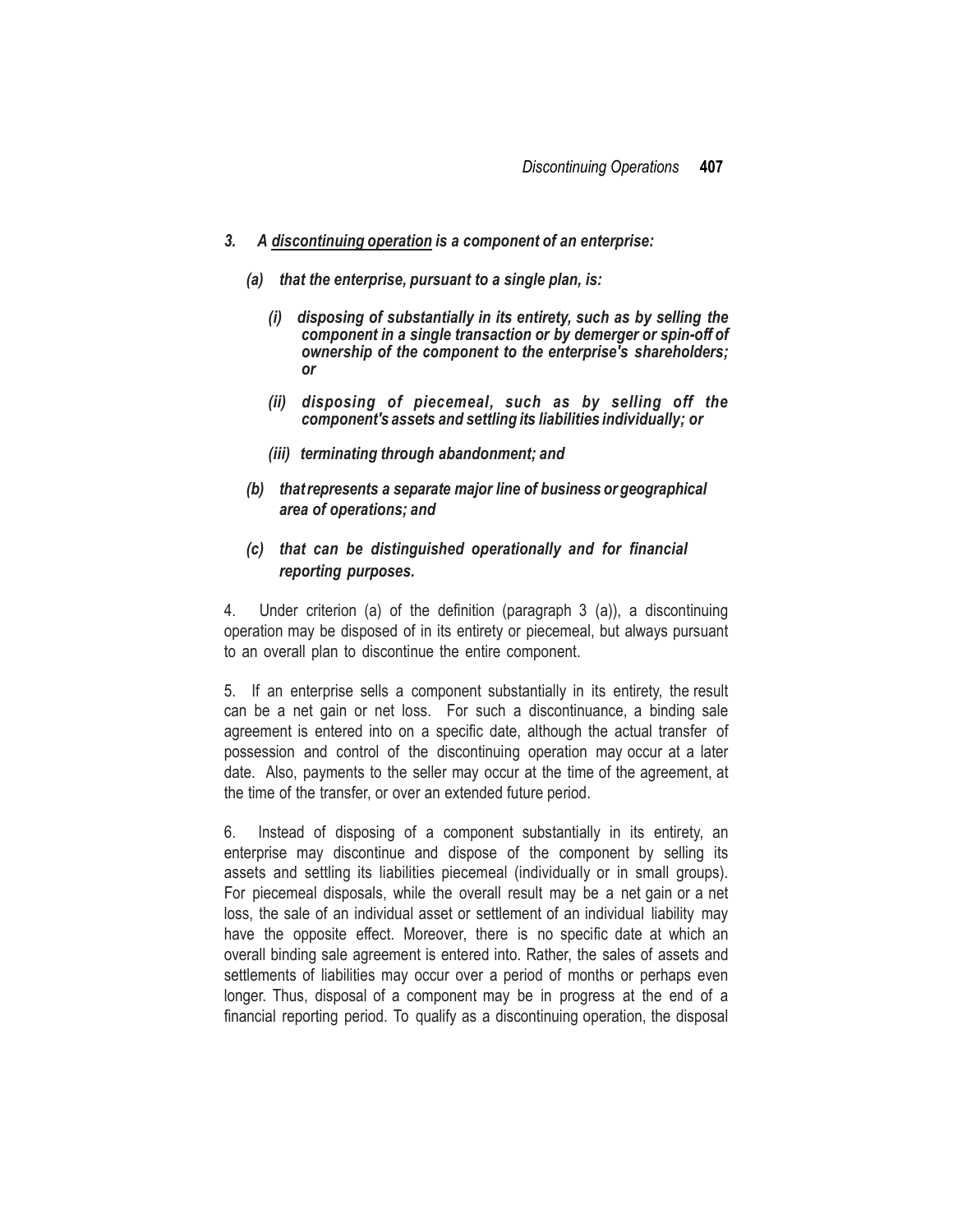must be pursuant to a single co-ordinated plan.

7. An enterprise may terminate an operation by abandonment without substantial sales of assets. An abandoned operation would be a discontinuing operation if it satisfies the criteria in the definition. However, changing the scope of an operation or the manner in which it is conducted is not an abandonment because that operation, although changed, is continuing.

8. Business enterprises frequently close facilities, abandon products or even product lines, and change the size of their work force in response to market forces. While those kinds of terminations generally are not, in themselves, discontinuing operations as that term is defined in paragraph 3 of this Standard, they can occur in connection with a discontinuing operation.

9. Examples of activities that do not necessarily satisfy criterion (a) of paragraph 3, but that might do so in combination with other circumstances, include:

- (a) gradual or evolutionary phasing out of a product line or class of service;
- (b) discontinuing, even if relatively abruptly, several products within an ongoing line of business;
- (c) shifting of some production or marketing activities for a particular line of business from one location to another; and
- (d) closing of a facility to achieve productivity improvements or other cost savings.

An example in relation to consolidated financial statements is selling a subsidiary whose activities are similar to those of the parent or other subsidiaries.

10. A reportable business segment or geographical segment as defined in Accounting Standard (AS) 17, *Segment Reporting*, would normally satisfy criterion (b) of the definition of a discontinuing operation (paragraph 3), that is, it would represent a separate major line of business or geographical area of operations. A part of such a segment may also satisfy criterion (b) of the definition. For an enterprise that operates in a single business or geographical segment and therefore does not report segment information, a major product or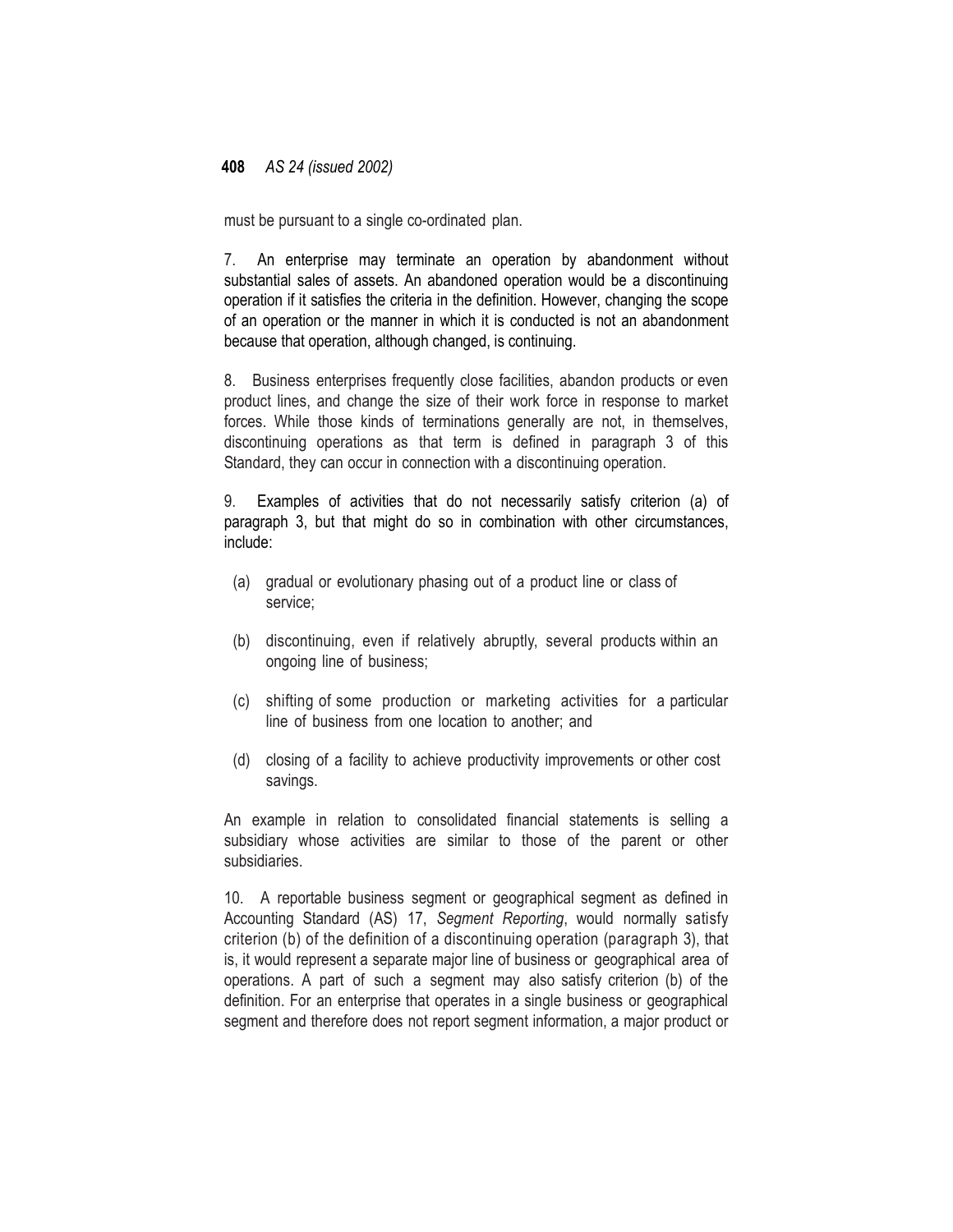service line may also satisfy the criteria of the definition.

11. A component can be distinguished operationally and for financial reporting purposes - criterion (c) of the definition of a discontinuing operation (paragraph 3) - if all the following conditions are met:

- (a) the operating assets and liabilities of the component can be directly attributed to it;
- (b) its revenue can be directly attributed to it;
- (c) at least a majority of its operating expenses can be directly attributed to it.

12. Assets, liabilities, revenue, and expenses are directly attributable to a component if they would be eliminated when the component is sold, abandoned or otherwise disposed of. If debt is attributable to a component, the related interest and other financing costs are similarly attributed to it.

13. Discontinuing operations, as defined in this Standard are expected to occur relatively infrequently. All infrequently occurring events do not necessarily qualify as discontinuing operations. Infrequently occurring events that do not qualify as discontinuing operations may result in items of income or expense that require separate disclosure pursuant to Accounting Standard (AS) 5, *Net Profit or Loss for the Period, Prior Period Items and Changes in Accounting Policies,* because their size, nature, or incidence make them relevant to explain the performance of the enterprise for the period.

14. The fact that a disposal of a component of an enterprise is classified as a discontinuing operation under this Standard does not, in itself, bring into question the enterprise's ability to continue as a going concern.

### **Initial Disclosure Event**

*15. With respect to a discontinuing operation, the initial disclosure event is the occurrence of one of the following, whichever occurs earlier:*

*(a) the enterprise has entered into a binding sale agreement for substantially all of the assets attributable to the discontinuing operation; or*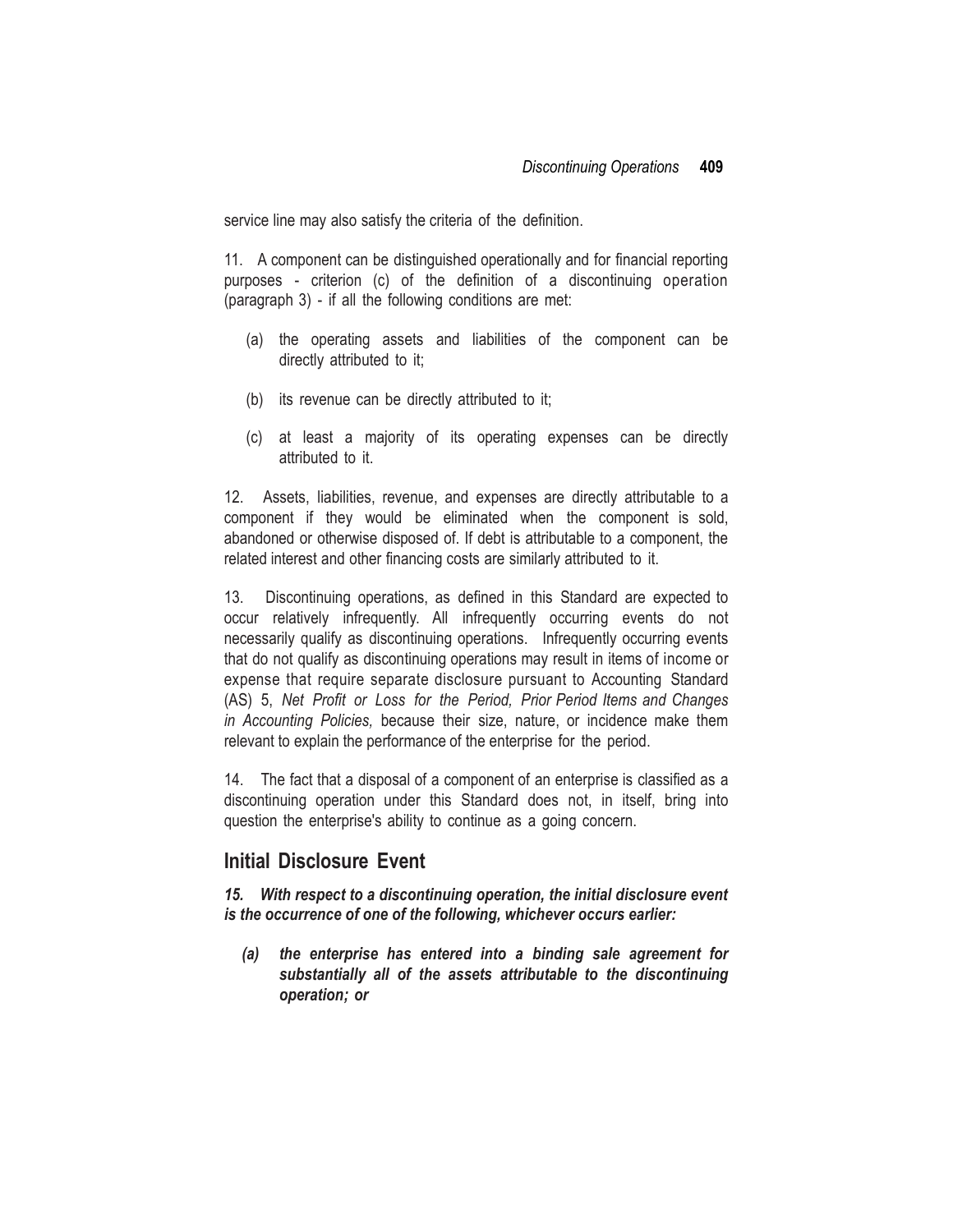- *(b) the enterprise's board of directors or similar governing body has both (i) approved a detailed, formal plan for the discontinuance and (ii) made an announcement of the plan.*
- 16. A detailed, formal plan for the discontinuance normally includes:
	- (a) identification of the major assets to be disposed of;
	- (b) the expected method of disposal;
	- (c) the period expected to be required for completion of the disposal;
	- (d) the principal locations affected;
	- (e) the location, function, and approximate number of employees who will be compensated for terminating their services; and
	- (f) the estimated proceeds or salvage to be realised by disposal.

17. An enterprise's board of directors or similar governing body is considered to have made the announcement of a detailed, formal plan for discontinuance, if it has announced the main features of the plan to those affected by it, such as, lenders, stock exchanges, creditors, trade unions, etc., in a sufficiently specific manner so as to make the enterprise demonstrably committed to the discontinuance.

### **Recognition and Measurement**

*18. An enterprise should apply the principles of recognition and measurement that are set out in other Accounting Standards for the purpose of deciding as to when and how to recognise and measure the changes in assets and liabilities and the revenue, expenses, gains, losses and cash flows relating to a discontinuing operation.*

19. This Standard does not establish any recognition and measurement principles. Rather, it requires that an enterprise follow recognition and measurement principles established in other Accounting Standards, e.g., Accounting Standard (AS) 4, *Contingencies and Events Occurring After the*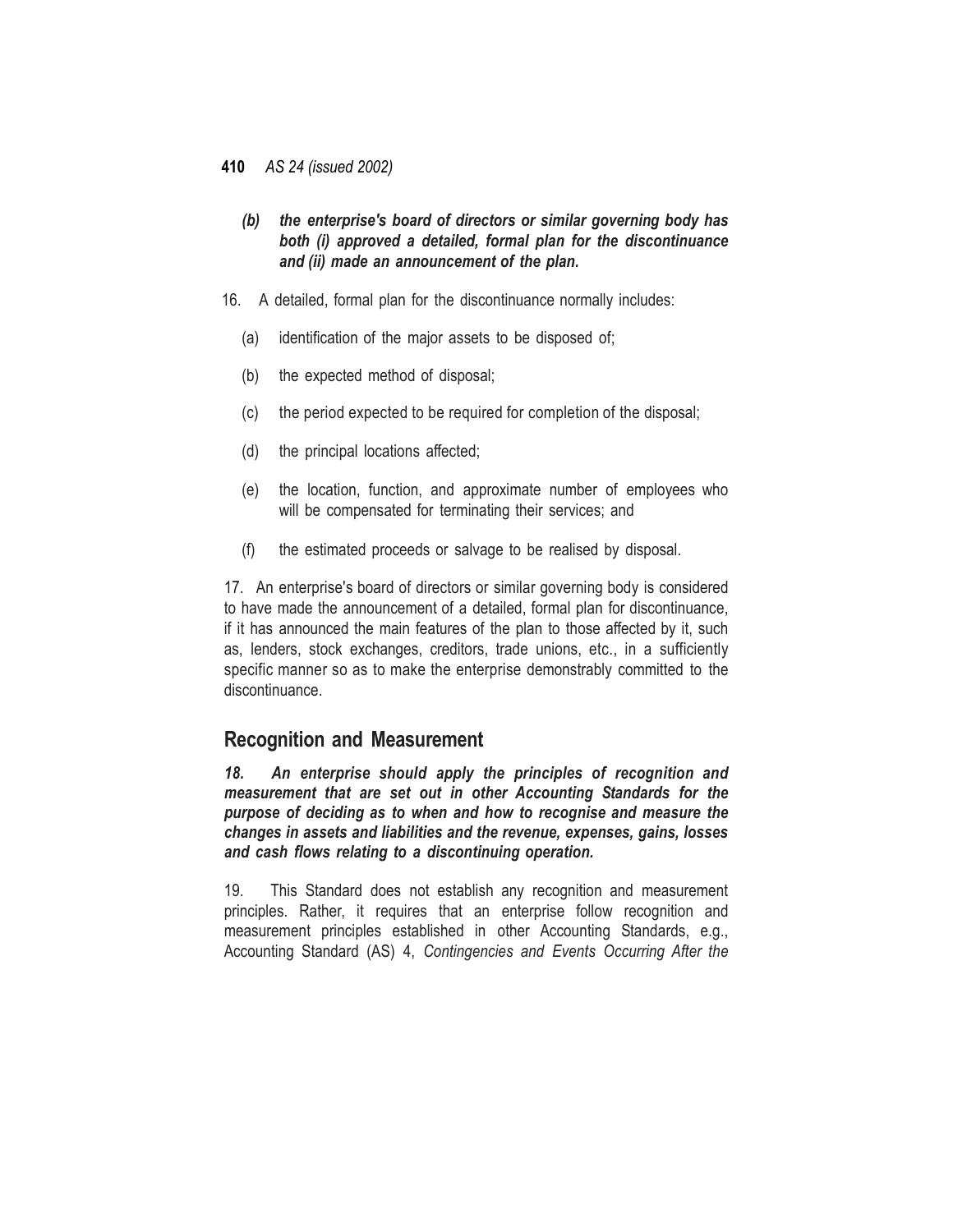Balance Sheet Date<sup>2</sup> and Accounting Standard (AS) 28, *Impairment of Assets*.

#### **Presentation and Disclosure**

#### **Initial Disclosure**

 $\overline{\phantom{a}}$ 

*20. An enterprise should include the following information relating to a discontinuing operation in its financial statements beginning with the financial statements for the period in which the initial disclosure event (as defined in paragraph 15) occurs:*

- *(a) a description of the discontinuing operation(s);*
- *(b) the business or geographical segment(s) in which it is reported as per AS 17, Segment Reporting;*
- *(c) the date and nature of the initial disclosure event;*
- *(d) the date or period in which the discontinuance is expected to be completed if known or determinable;*
- *(e) the carrying amounts, as of the balance sheet date, of the total assets to be disposed of and the total liabilities to be settled;*
- *(f) the amounts of revenue and expenses in respect of the ordinary activities attributable to the discontinuing operation during the current financial reporting period;*
- *(g) the amount of pre-tax profit or loss from ordinary activities attributable to the discontinuing operation during the current financial reporting period, and the income tax expense<sup>3</sup> related thereto; and*
- *(h) the amounts of net cash flows attributable to the operating, investing, and financing activities of the discontinuing operation*

<sup>2</sup> All paragraphs of AS 4 that deal with contingencies are applicable only to the extent not covered by other Accounting Standards prescribed by the Central Government. For example, the impairment of financial assets such as impairment of receivables (commonly known as provision for bad and doubtful debts) is governed by AS 4.

<sup>3</sup> As defined in Accounting Standard (AS) 22, *Accounting for Taxes on Income*.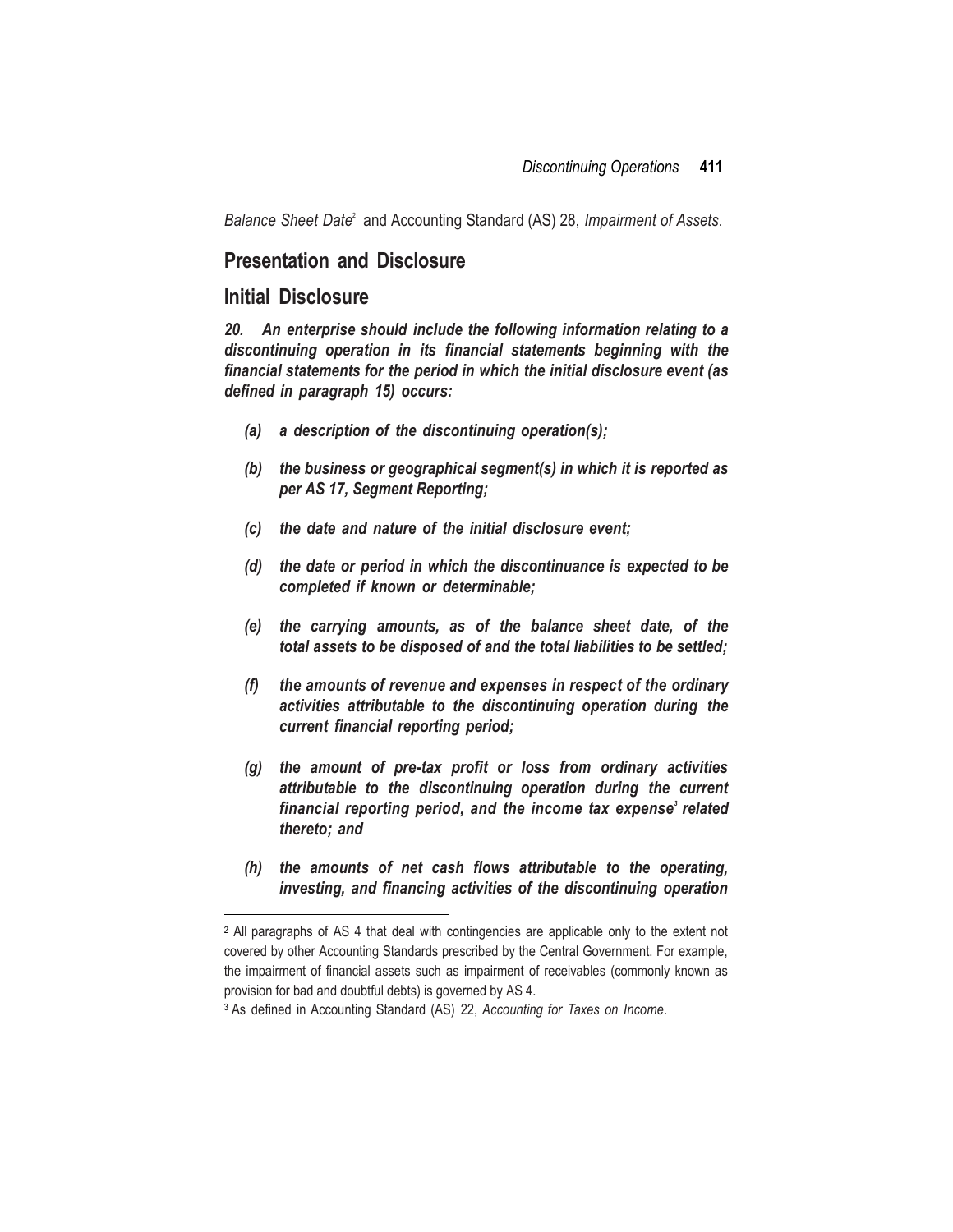#### *during the current financial reporting period.*

21. For the purpose of presentation and disclosures required by this Standard, the items of assets, liabilities, revenues, expenses, gains, losses, and cash flows can be attributed to a discontinuing operation only if they will be disposed of, settled, reduced, or eliminated when the discontinuance is completed. To the extent that such items continue after completion of the discontinuance, they are not allocated to the discontinuing operation. For example, salary of the continuing staff of a discontinuing operation.

22. If an initial disclosure event occurs between the balance sheet date and the date on which the financial statements for that period are approved by the board of directors in the case of a company or by the corresponding approving authority in the case of any other enterprise, disclosures as required by Accounting Standard (AS) 4, *Contingencies and Events Occurring After the Balance Sheet Date*, are made.

### **Other Disclosures**

*23. When an enterprise disposes of assets or settles liabilities attributable to a discontinuing operation or enters into binding agreements for the sale of such assets or the settlement of such liabilities, it should include, in its financial statements, the following information when the events occur:*

- *(a) for any gain or loss that is recognised on the disposal of assets or settlement of liabilities attributable to the discontinuing operation, (i) the amount of the pre-tax gain or loss and (ii) income tax expense relating to the gain or loss; and*
- *(b) the net selling price or range of prices (which is after deducting expected disposal costs) of those net assets for which the enterprise has entered into one or more binding sale agreements, the expected timing of receipt of those cash flows and the carrying amount of those net assets on the balance sheet date.*

24. The asset disposals, liability settlements, and binding sale agreements referred to in the preceding paragraph may occur concurrently with the initial disclosure event, or in the period in which the initial disclosure event occurs, or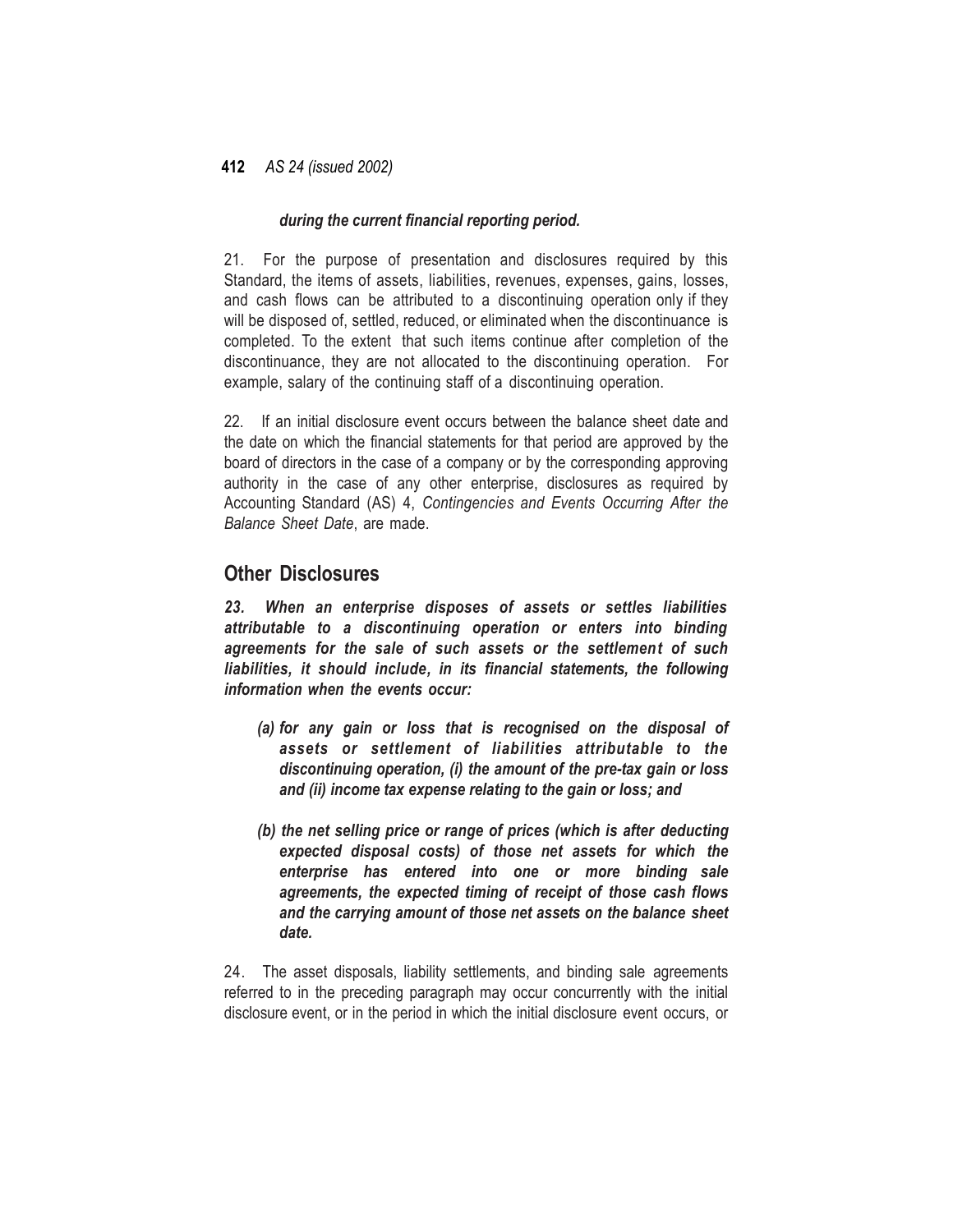in a later period.

25. If some of the assets attributable to a discontinuing operation have actually been sold or are the subject of one or more binding sale agreements entered into between the balance sheet date and the date on which the financial statements are approved by the board of directors in case of a company or by the corresponding approving authority in the case of any other enterprise, the disclosures required by Accounting Standard (AS) 4, *Contingencies and Events Occurring After the Balance Sheet Date* are made.

## **Updating the Disclosures**

*26. In addition to the disclosures in paragraphs 20 and 23, an enterprise should include, in its financial statements, for periods subsequent to the one in which the initial disclosure event occurs, a description of any significant changes in the amount or timing of cash flows relating to the assets to be disposed or liabilities to be settled and the events causing those changes.*

27. Examples of events and activities that would be disclosed include the nature and terms of binding sale agreements for the assets, a demerger or spinoff by issuing equity shares of the new company to the enterprise's shareholders, and legal or regulatory approvals.

*28. The disclosures required by paragraphs 20, 23 and 26 should continue in financial statements for periods up to and including the period in which the discontinuance is completed. A discontinuance is completed when the plan is substantially completed or abandoned, though full payments from the buyer(s) may not yet have been received.*

*29. If an enterprise abandons or withdraws from a plan that was previously reported as a discontinuing operation, that fact, reasons therefor and its effect should be disclosed.*

30. For the purpose of applying paragraph 29, disclosure of the effect includes reversal of any prior impairment loss (see AS 28 *Impairment of Assets*), or provision that was recognised with respect to the discontinuing operation.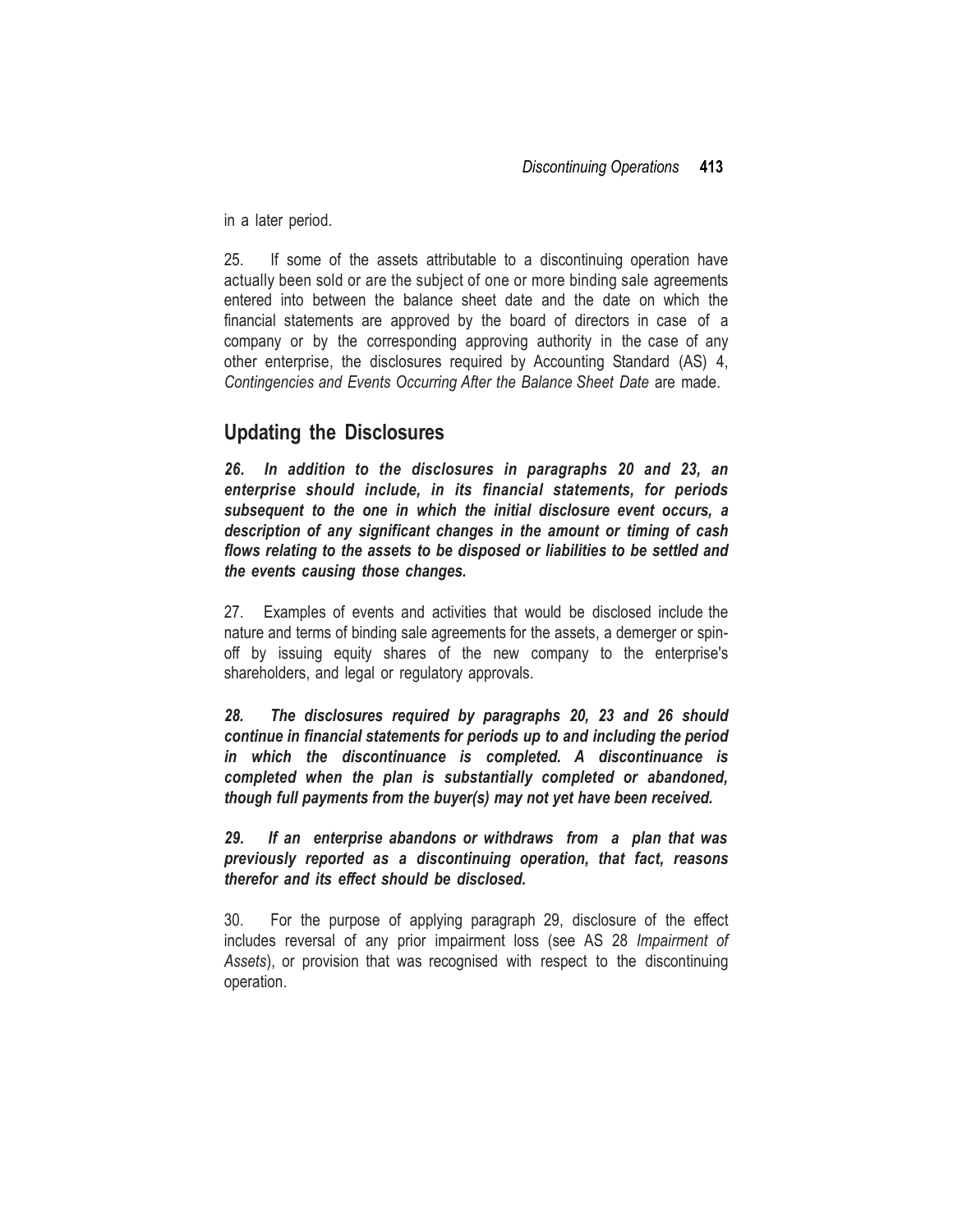### **Separate Disclosure for Each Discontinuing Operation**

*31. Any disclosures required by this Standard should be presented separately for each discontinuing operation.*

### **Presentation of the Required Disclosures**

*32. The disclosures required by paragraphs 20, 23, 26, 28, 29 and 31 should be presented in the notes to the financial statements except the following which should be shown on the face of the statement of profit and loss:*

- *(a) the amount of pre-tax profit or loss from ordinary activities attributable to the discontinuing operation during the current financial reporting period, and the income tax expense related thereto (paragraph 20 (g)); and*
- *(b) the amount of the pre-tax gain or loss recognised on the disposal of assets or settlement of liabilities attributable to the discontinuing operation (paragraph 23 (a)).*

## **Illustrative Presentation and Disclosures**

33. Illustration 1 attached to the Standard illustrates the presentation and disclosures required by this Standard.

## **Restatement of Prior Periods**

*34. Comparative information for prior periods that is presented in financial statements prepared after the initial disclosure event should be restated to segregate assets, liabilities, revenue, expenses, and cash flows of continuing and discontinuing operations in a manner similar to that required by paragraphs 20, 23, 26, 28, 29, 31 and 32.*

35. Illustration 2 attached to this Standard illustrates application of paragraph 34.

## **Disclosure in Interim Financial Reports**

*36. Disclosures in an interim financial report in respect of a discontinuing operation should be made in accordance with AS 25,*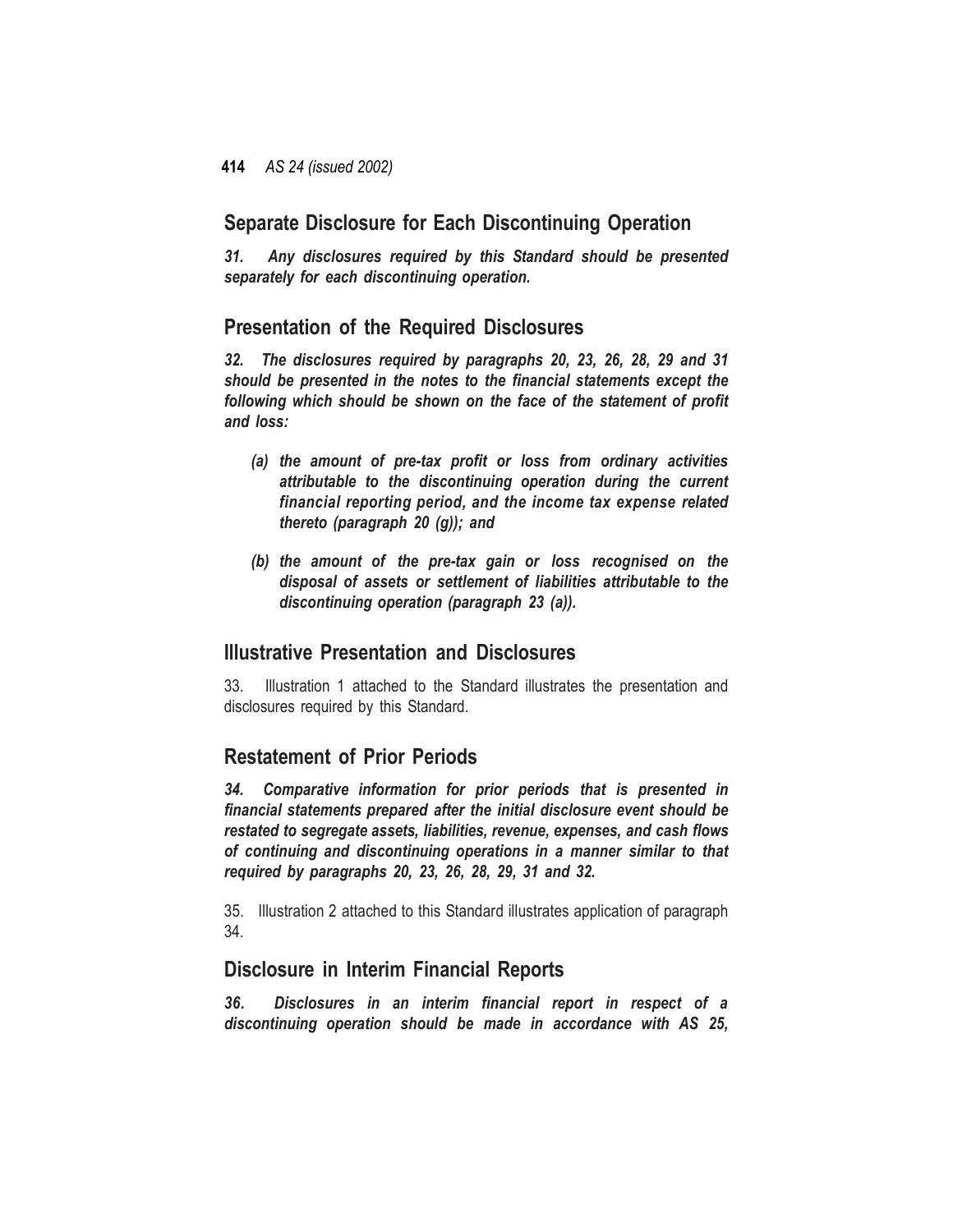*Interim Financial Reporting, including:*

- *(a) any significant activities or events since the end of the most recent annual reporting period relating to a discontinuing operation; and*
- *(b) any significant changes in the amount or timing of cash flows relating to the assets to be disposed or liabilities to be settled.*

## **Illustration 1**

### **Illustrative Disclosures**

*This illustration does not form part of the Accounting Standard. Its purpose is to illustrate the application of the Accounting Standard to assist in clarifying its meaning.*

#### **Facts**

- Delta Company has three segments, Food Division, Beverage Division and Clothing Division.
- Clothing Division, is deemed inconsistent with the long-term strategy of the Company. Management has decided, therefore, to dispose of the Clothing Division.
- On 15 November 20X1, the Board of Directors of Delta Company approved a detailed, formal plan for disposal of Clothing Division, and an announcement was made. On that date, the carrying amount of lakhs minus liabilities of Rs. 15 lakhs).
- The recoverable amount of the assets carried at Rs. 105 lakhs was estimated to be Rs. 85 lakhs and the Company had concluded that a pre-tax impairment loss of Rs. 20 lakhs should be recognised.
- At 31 December 20Xl, the carrying amount of the Clothing Division's net assets was Rs. 70 lakhs (assets of Rs. 85 lakhs minus liabilities of Rs. 15 lakhs). There was no further impairment of assets between 15 November 20X1 and 31 December 20X1 when the financial statements were prepared.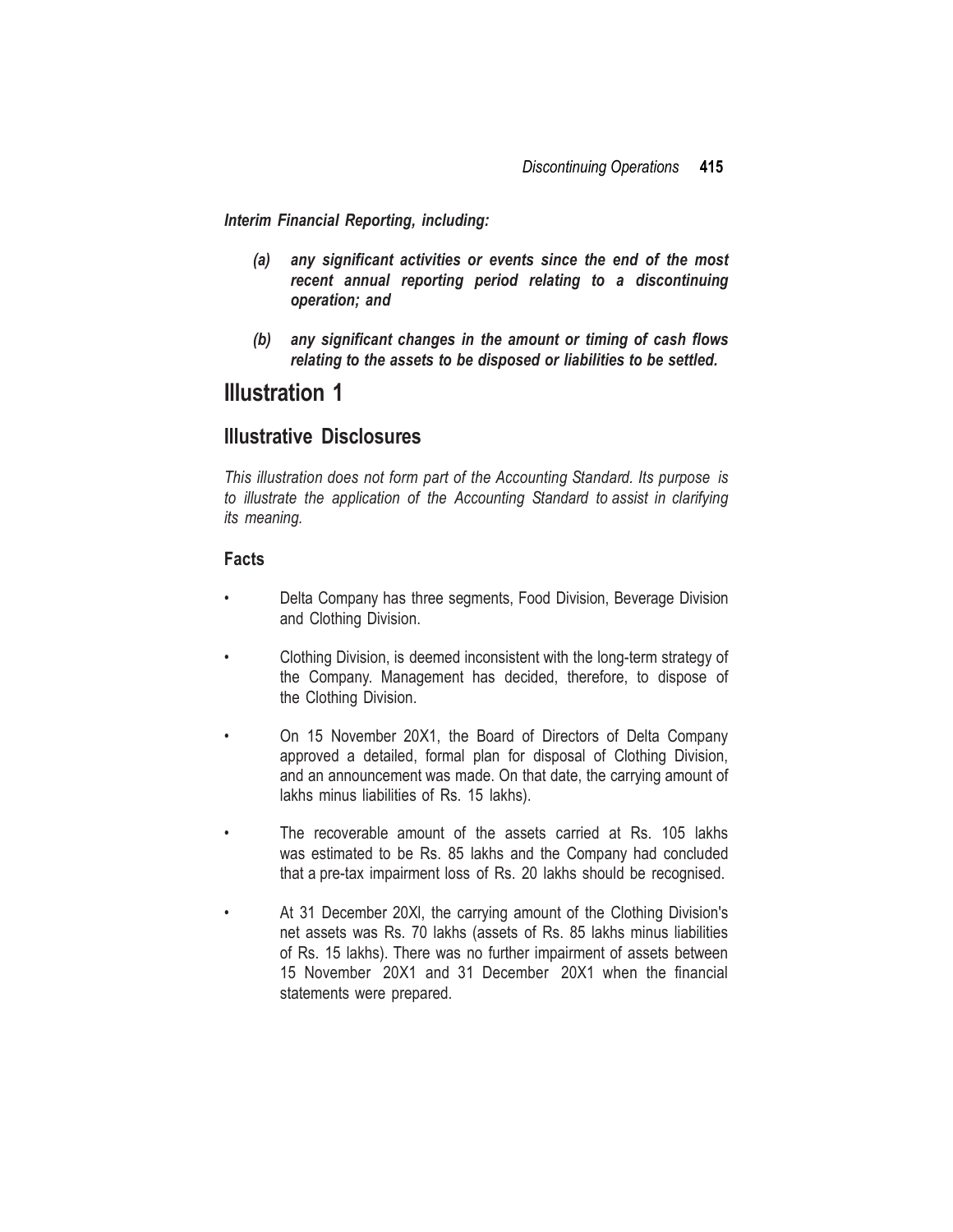- On 30 September 20X2, the carrying amount of the net assets of the Clothing Division continued to be Rs. 70 lakhs. On that day, Delta Company signed a legally binding contract to sell the Clothing Division.
- The sale is expected to be completed by 31 January 20X3. The recoverable amount of the net assets is Rs. 60 lakhs. Based on that amount, an additional impairment loss of Rs. 10 lakhs is recognised.
- In addition, prior to 31 January 20X3, the sale contract obliges Delta Company to terminate employment of certain employees of the Clothing Division, which would result in termination cost of Rs. 30 lakhs, to be paid by 30 June 20X3. A liability and related expense in this regard is also recognised.
- The Company continued to operate the Clothing Division throughout 20X2.
- At 31 December 20X2, the carrying amount of the Clothing Division's net assets is Rs. 45 lakhs, consisting of assets of Rs. 80 lakhs minus liabilities of Rs. 35 lakhs (including provision for expected termination cost of Rs. 30 lakhs).
- Delta Company prepares its financial statements annually as of 31 December. It does not prepare a cash flow statement.
- Other figures in the following financial statements are assumed to illustrate the presentation and disclosures required by the Standard.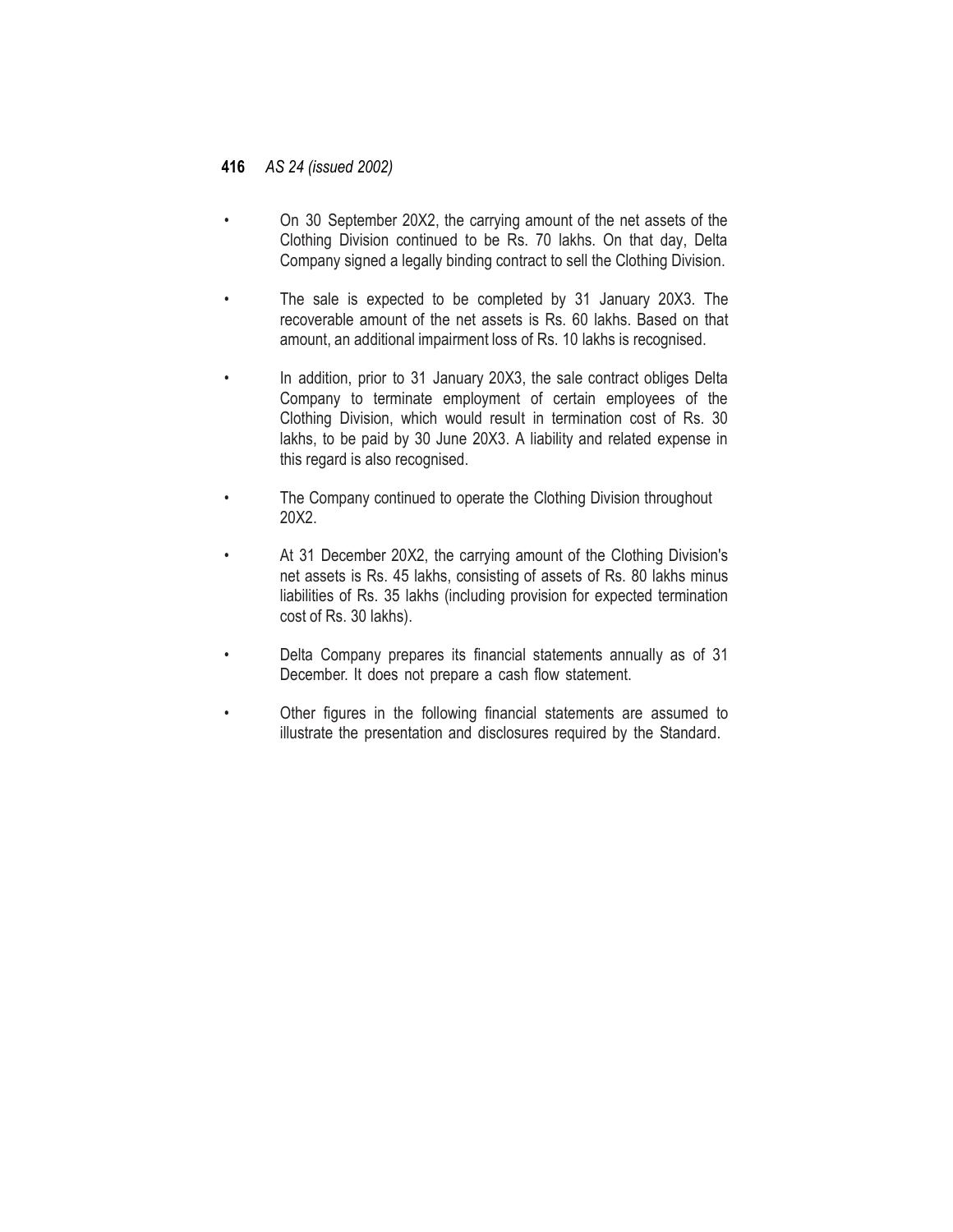## **1. Financial Statements for 20X1**

### **1.1 Statement of Profit and Loss for 20X1**

The Statement of Profit and Loss of Delta Company for the year 20X1 can be presented as follows:

|                                                                                                                                        |            |                              |                   | (Amount in Rs. Lakhs) |
|----------------------------------------------------------------------------------------------------------------------------------------|------------|------------------------------|-------------------|-----------------------|
|                                                                                                                                        |            | 20X1                         |                   | <b>20X0</b>           |
| Turnover                                                                                                                               |            | 140                          |                   | 150                   |
| Operating expenses                                                                                                                     |            | (92)                         |                   | (105)                 |
| Impairment loss<br>Pre-tax profit from operating<br>activities                                                                         |            | (20)<br>28                   |                   | $\frac{(-)}{45}$      |
| Interest expense<br>Profit before tax<br>Profit from continuing operations<br>before tax<br>(see Note 5)                               | 15         | $\frac{(15)}{13}$            | 12                | (20)<br>25            |
| Income tax expense<br>Profit from continuing operations<br>after tax                                                                   | <u>(7)</u> | 8                            | $\underline{(6)}$ | 6                     |
| Profit (loss) from discontinuing<br>operations<br>before tax (see Note 5)                                                              | (2)        |                              | 13                |                       |
| Income tax expense<br>Profit (loss) from discontinuing<br>operations after tax<br><b>Profit from operating activities</b><br>after tax | <u>1</u>   | <u>(1)</u><br>$\overline{7}$ | <u>(7)</u>        | $\frac{6}{12}$        |

#### **1.2 Note to Financial Statements for 20X1**

The following is Note 5 to Delta Company's financial statements:

On 15 November 20Xl, the Board of Directors announced a plan to dispose of Company's Clothing Division, which is also a separate segment as per AS 17, *Segment Reporting*. The disposal is consistent with the Company's long-term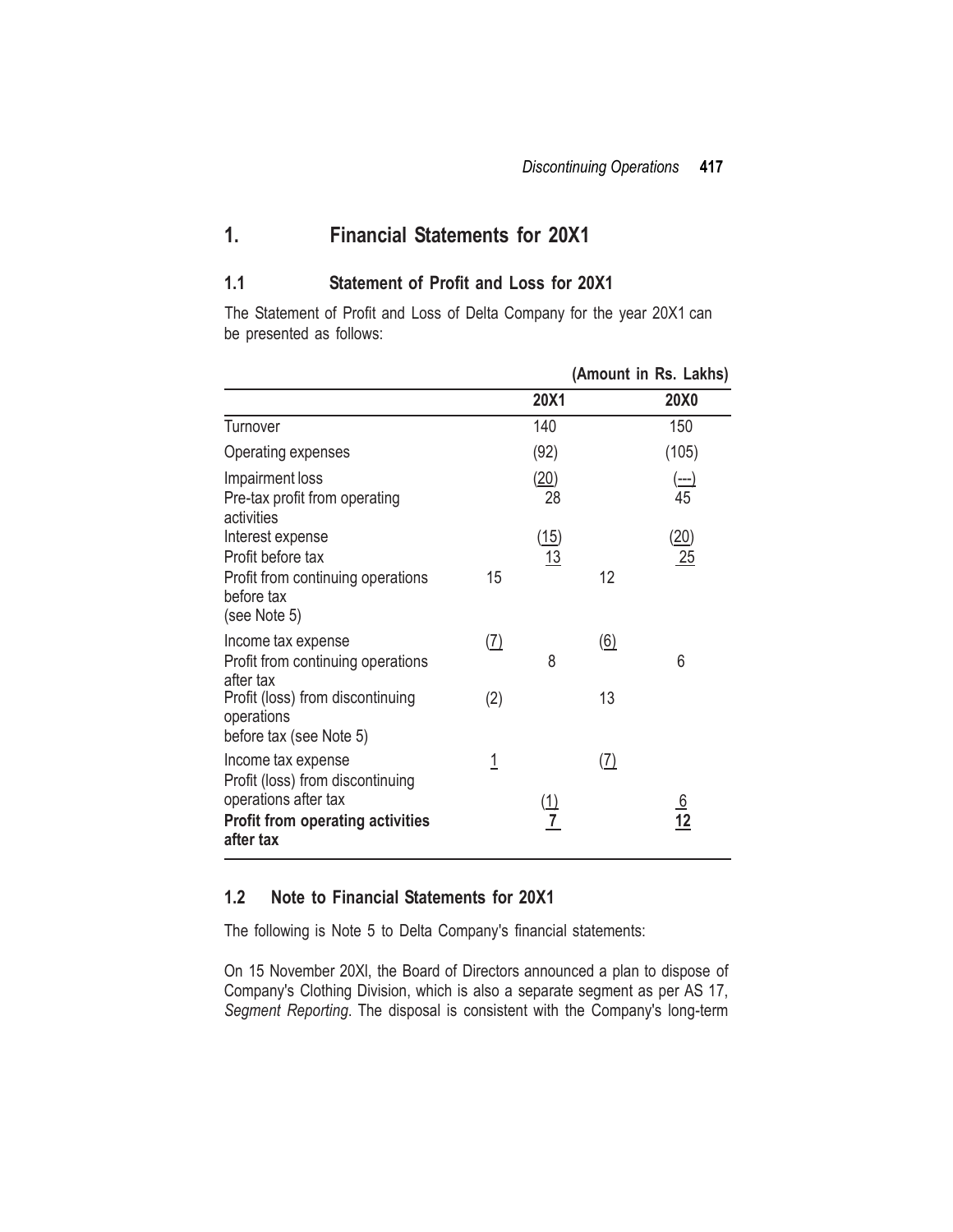strategy to focus its activities in the areas of food and beverage manufacture and distribution, and to divest unrelated activities. The Company is actively seeking a buyer for the Clothing Division and hopes to complete the sale by the end of 20X2. At 31 December 20Xl, the carrying amount of the assets of the Clothing Division was Rs. 85 lakhs (previous year Rs. 120 lakhs) and its liabilities were Rs. 15 lakhs (previous year Rs. 20 lakhs). The following statement shows the revenue and expenses of continuing and discontinuing operations:

|                                                      | Continuing<br><b>Operations</b><br>(Food and<br><b>Beverage</b><br>Divisions) |                              | <b>Discontinuing</b><br><b>Operation</b><br>(Clothing<br>Division) |             | <b>Total</b>   |             |
|------------------------------------------------------|-------------------------------------------------------------------------------|------------------------------|--------------------------------------------------------------------|-------------|----------------|-------------|
|                                                      | 20X1                                                                          | <b>20X0</b>                  | 20X1                                                               | <b>20X0</b> | 20X1           | <b>20X0</b> |
| Turnover                                             | 90                                                                            | 80                           | 50                                                                 | 70          | 140            | 150         |
| <b>Operating Expenses</b>                            | (65)                                                                          | (60)                         | (27)                                                               | (45)        | (92)           | (105)       |
| <b>Impairment Loss</b>                               | (---)                                                                         | (---)                        | (20)                                                               | (---)       | (20)           | (---)       |
| Pre-tax profit from operating<br>activities          | 25                                                                            | 20                           | 3                                                                  | 25          | 28             | 45          |
| Interest expense                                     | (10)                                                                          | $\left(\underline{8}\right)$ | $\left( 5\right)$                                                  | (12)        | (15)           | (20)        |
| Profit (loss) before tax                             | 15                                                                            | 12                           | (2)                                                                | 13          | 13             | 25          |
| Income tax expense                                   | (7)                                                                           | $\underline{(6)}$            | <u> 1</u>                                                          | (7)         | (6)            | (13)        |
| Profit (loss) from operating<br>activities after tax | 8                                                                             | 6                            | (1)                                                                | 6           | $\overline{7}$ | 12          |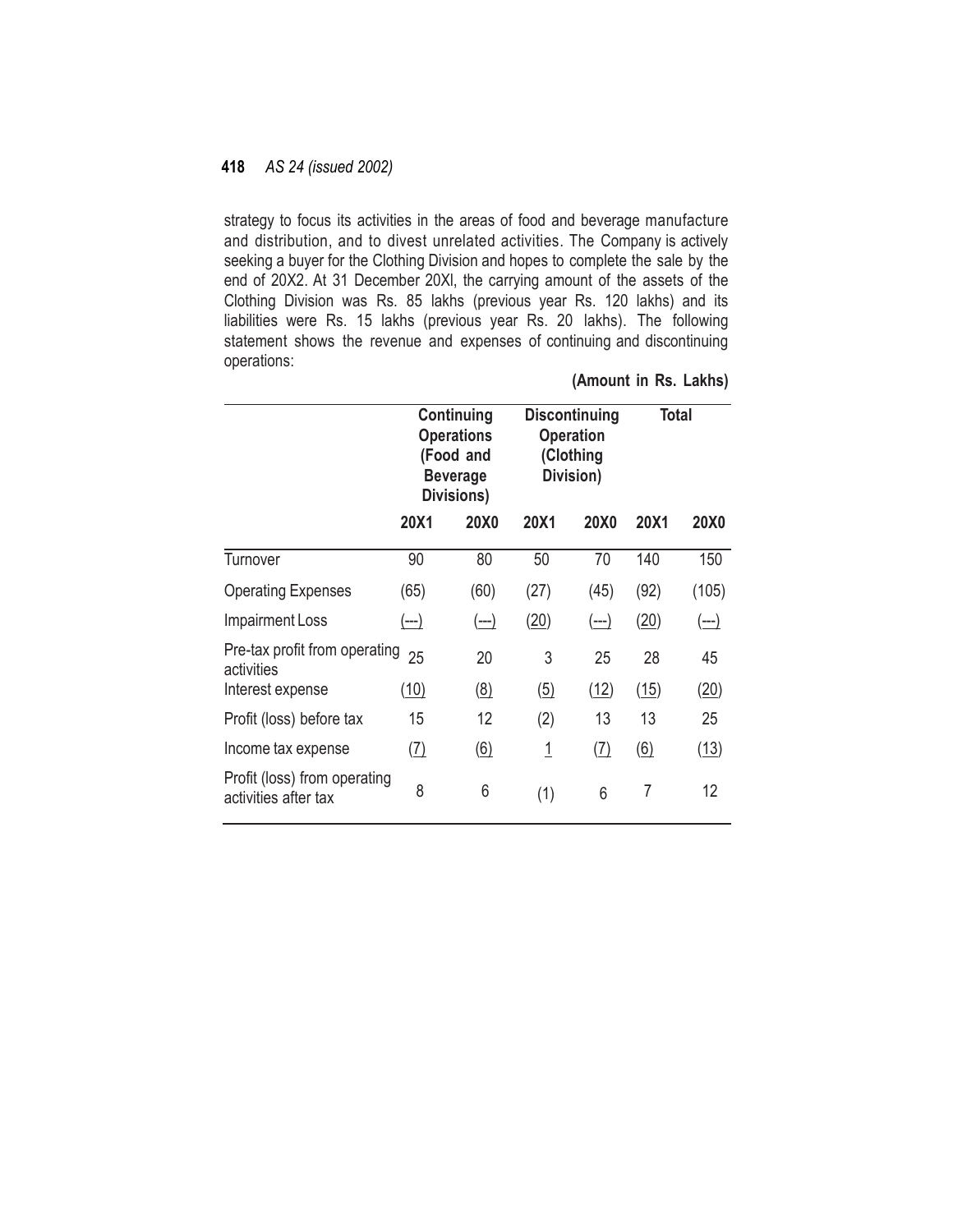## **2. Financial Statements for 20X2**

### **2.1 Statement of Profit and Loss for 20X2**

The Statement of Profit and Loss of Delta Company for the year 20X2 can be presented as follows:

|                                                               |                   |             | (Amount in Rs. Lakhs) |      |  |  |  |
|---------------------------------------------------------------|-------------------|-------------|-----------------------|------|--|--|--|
|                                                               |                   | <b>20X2</b> |                       | 20X1 |  |  |  |
| Turnover                                                      |                   | 140         |                       | 140  |  |  |  |
| Operating expenses                                            |                   | (90)        |                       | (92) |  |  |  |
| Impairment loss                                               |                   | (10)        |                       | (20) |  |  |  |
| Provision for employee termination benefits                   |                   | (30)        |                       | Ξ    |  |  |  |
| Pre-tax profit from operating activities                      |                   | 10          |                       | 28   |  |  |  |
| Interest expense                                              |                   | (25)        |                       | (15) |  |  |  |
| Profit (loss) before tax                                      |                   | (15)        |                       | 13   |  |  |  |
| Profit from continuing<br>operations before                   |                   |             |                       |      |  |  |  |
| tax (see Note 5)                                              | 20                |             | 15                    |      |  |  |  |
| Income tax expense                                            | $\underline{(6)}$ |             | (7)                   |      |  |  |  |
| Profit from continuing operations after tax                   |                   | 14          |                       | 8    |  |  |  |
| Loss from discontinuing operations before<br>tax (see Note 5) | (35)              |             | (2)                   |      |  |  |  |
| Income tax expens                                             | 10                |             | $\overline{1}$        |      |  |  |  |
| Loss from discontinuing operations after tax                  |                   | (25)        |                       | (1)  |  |  |  |
| Profit (loss) from operating activities after tax             | <u>(11)</u>       |             | $\overline{1}$        |      |  |  |  |

#### **2.2 Note to Financial Statements for 20X2**

The following is Note 5 to Delta Company's financial statements:

On 15 November 20Xl, the Board of Directors had announced a plan to dispose of Company's Clothing Division, which is also a separate segment as per AS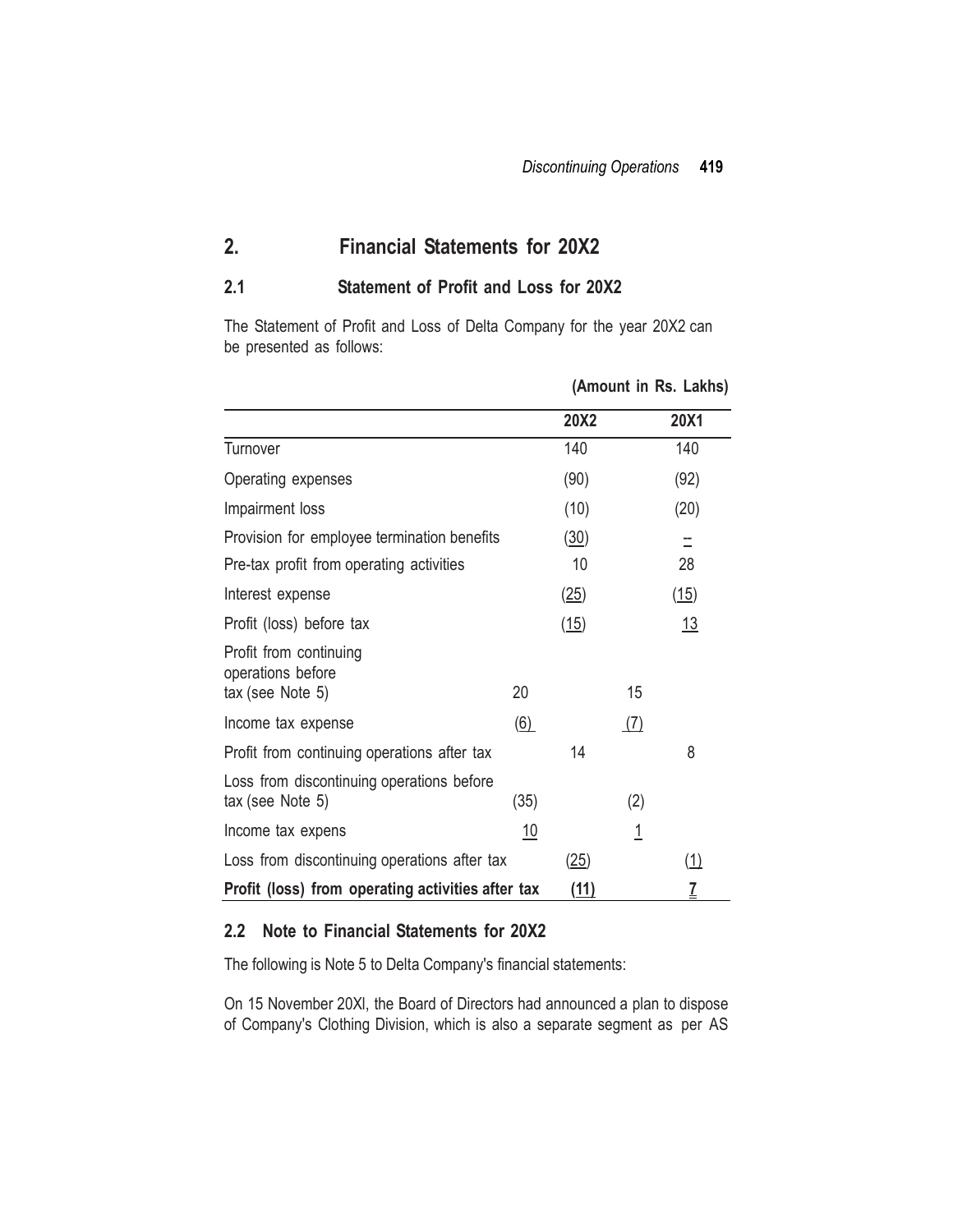17, *Segment Reporting*. The disposal is consistent with the Company's longtermstrategy to focus its activities in the areas of food and beverage manufacture and distribution, and to divest unrelated activities. On 30 September 20X2, the Company signed a contract to sell the Clothing Division to Z Corporation for Rs. 60 lakhs.

Clothing Division's assets are written down by Rs. 10 lakhs (previous year Rs. 20 lakhs) before income tax saving of Rs. 3 lakhs (previous year Rs. 6 lakhs) to their recoverable amount.

The Company has recognised provision for termination benefits of Rs. 30 lakhs (previous year Rs. nil) before income tax saving of Rs. 9 lakhs (previous year Rs. nil) to be paid by 30 June 20X3 to certain employees of the Clothing Division whose jobs will be terminated as a result of the sale.

At 31 December 20X2, the carrying amount of assets of the Clothing Division was Rs. 80 lakhs (previous year Rs. 85 lakhs) and its liabilities were Rs. 35 lakhs (previous year Rs. 15 lakhs), including the provision for expected termination cost of Rs. 30 lakhs (previous year Rs. nil). The process of selling the Clothing Division is likely to be completed by 31 January 20X3.

The following statement shows the revenue and expenses of continuing and discontinuing operations:

|                                       | Continuing<br><b>Operations</b><br>(Food<br>and Beverage<br>Divisions) |             | <b>Discontinuing</b><br><b>Operation</b><br>(Clothing<br>Division) |          | <b>Total</b> |          |
|---------------------------------------|------------------------------------------------------------------------|-------------|--------------------------------------------------------------------|----------|--------------|----------|
|                                       | 20X2                                                                   | <b>20X1</b> | 20X2                                                               | 20X1     | 20X2         | 20X1     |
| Turnover                              | 100                                                                    | 90          | 40                                                                 | 50       | 140          | 140      |
| <b>Operating Expenses</b>             | (60)                                                                   | (65)        | (30)                                                               | (27)     | (90)         | (92)     |
| <b>Impairment Loss</b>                |                                                                        |             | (10)                                                               | (20)     | (10)         | (20)     |
| Provision for employee<br>termination | .                                                                      |             | (30)                                                               | $\cdots$ | <u>(30)</u>  | $\cdots$ |

Pre-tax profit (loss)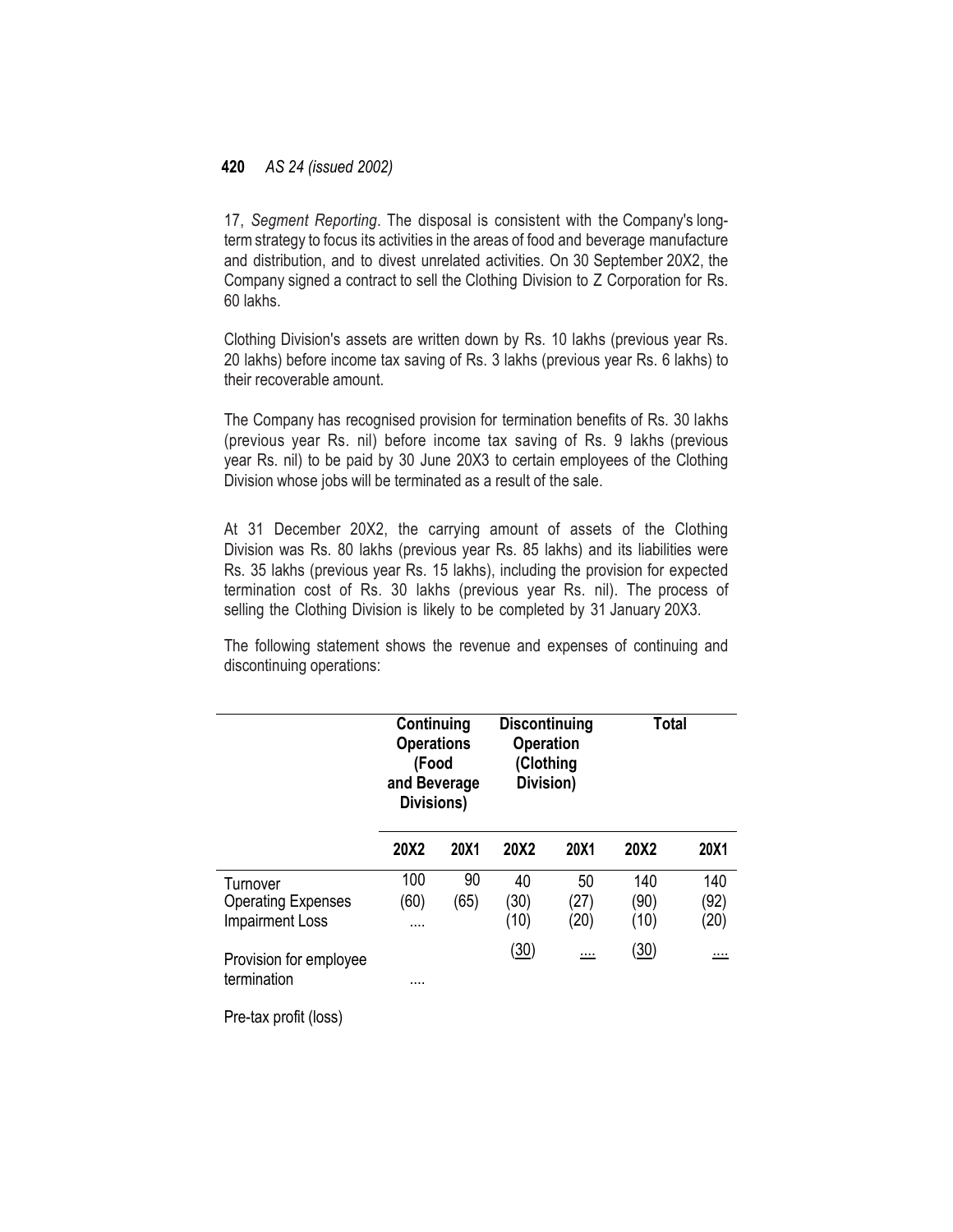| from operating                    |                   |             |                   |                   |      |                   |
|-----------------------------------|-------------------|-------------|-------------------|-------------------|------|-------------------|
| activities                        | 40                | 25          | (30)              | 3                 | 10   | 28                |
| Interest expense                  | <u>(20)</u>       | <u>(10)</u> | $\left( 5\right)$ | $\left( 5\right)$ | (25) | (15)              |
| Profit (loss) before tax          | 20                | 15          | (35)              | (2)               | (15) | 13                |
| Income tax expense                | $\left( 6\right)$ | (7)         | 10                |                   |      | $\left( 6\right)$ |
| Profit (loss) from                |                   |             |                   |                   |      |                   |
| operating activities<br>after tax | 14                | 8           | 25)               |                   |      |                   |

## **3. Financial Statements for 20X3**

The financial statements for 20X3, would disclose information related to discontinued operations in a manner similar to that for 20X2 including the fact of completion of discontinuance.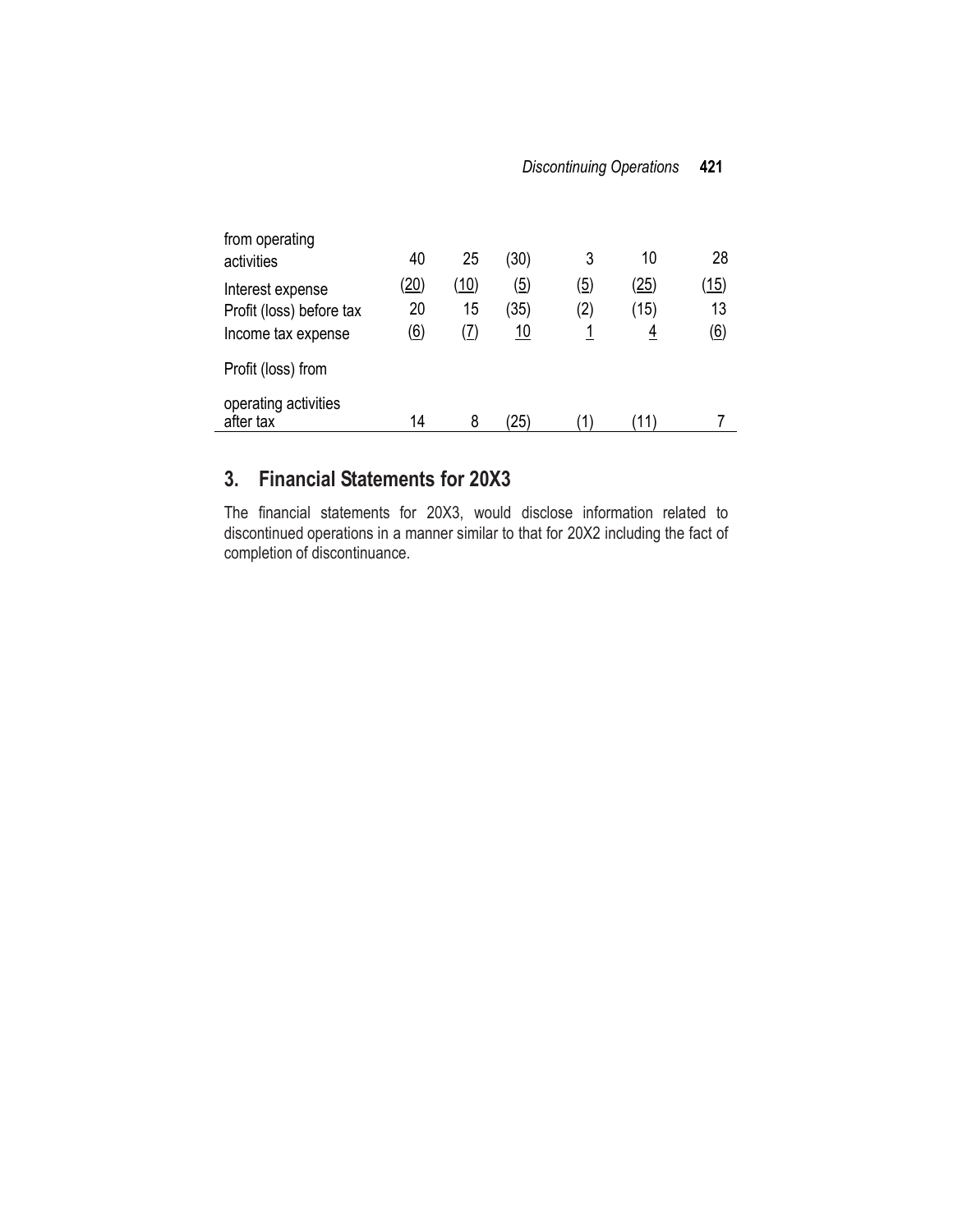## **Illustration 2**

## **Classification of Prior Period Operations**

*This illustration does not form part of the Accounting Standard. Its purpose is to illustrate the application of the Accounting Standard to assist in clarifying its meaning.*

### **Facts**

1. Paragraph 34 requires that comparative information for prior periods that is presented in financial statements prepared after the initial disclosure event be restated to segregate assets, liabilities, revenue, expenses, and cash flows of continuing and discontinuing operations in a manner similar to that required by paragraphs 20, 23, 26, 28, 29, 31 and 32.

- 2. Consider following facts:
	- (a) Operations A, B, C, and D were all continuing in years 1 and 2;
	- (b) Operation D is approved and announced for disposal in year 3 but actually disposed of in year 4;
	- (c) Operation B is discontinued in year 4 (approved and announced for disposal and actually disposed of) and operation E is acquired; and
	- (d) Operation F is acquired in year 5.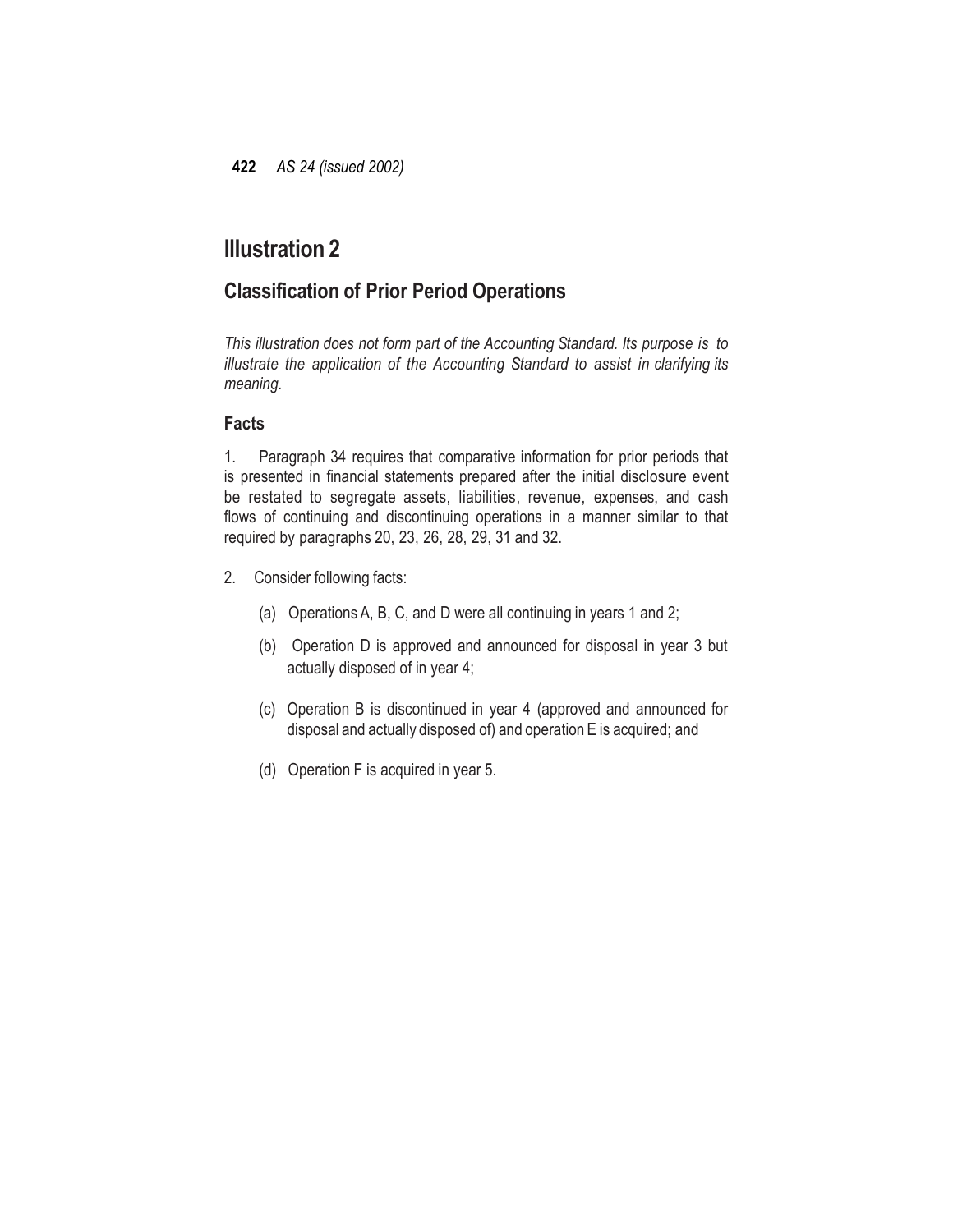3. The following table illustrates the classification of continuing and discontinuing operations in years 3 to 5:

| <b>FINANCIAL STATEMENTS FOR YEAR 3</b><br>(Approved and Published early in Year 4) |               |            |               |  |  |  |  |
|------------------------------------------------------------------------------------|---------------|------------|---------------|--|--|--|--|
| <b>Year 2 Comparatives</b><br>Year 3                                               |               |            |               |  |  |  |  |
| Continuing                                                                         | Discontinuing | Continuing | Discontinuing |  |  |  |  |
|                                                                                    |               |            |               |  |  |  |  |
| B                                                                                  |               | R          |               |  |  |  |  |
| C                                                                                  |               |            |               |  |  |  |  |
|                                                                                    |               |            |               |  |  |  |  |

| <b>FINANCIAL STATEMENTS FOR YEAR 4</b><br>(Approved and Published early in Year 5) |                            |            |               |  |  |  |  |
|------------------------------------------------------------------------------------|----------------------------|------------|---------------|--|--|--|--|
|                                                                                    | <b>Year 3 Comparatives</b> |            | Year 4        |  |  |  |  |
| Continuing                                                                         | Discontinuing              | Continuing | Discontinuing |  |  |  |  |
| A                                                                                  |                            | A          |               |  |  |  |  |
|                                                                                    | R                          |            | R             |  |  |  |  |
| C.                                                                                 |                            |            |               |  |  |  |  |
|                                                                                    |                            |            |               |  |  |  |  |
|                                                                                    |                            |            |               |  |  |  |  |

| <b>FINANCIAL STATEMENTS FOR YEAR 5</b><br>(Approved and Published early in Year 6) |                            |                             |        |  |  |  |  |
|------------------------------------------------------------------------------------|----------------------------|-----------------------------|--------|--|--|--|--|
|                                                                                    | <b>Year 4 Comparatives</b> |                             | Year 5 |  |  |  |  |
| Continuing                                                                         | Discontinuing              | Continuing<br>Discontinuing |        |  |  |  |  |
|                                                                                    |                            |                             |        |  |  |  |  |
|                                                                                    | B                          |                             |        |  |  |  |  |
| ◠                                                                                  |                            | C                           |        |  |  |  |  |
|                                                                                    |                            |                             |        |  |  |  |  |
| F                                                                                  |                            | F                           |        |  |  |  |  |
|                                                                                    |                            | F                           |        |  |  |  |  |